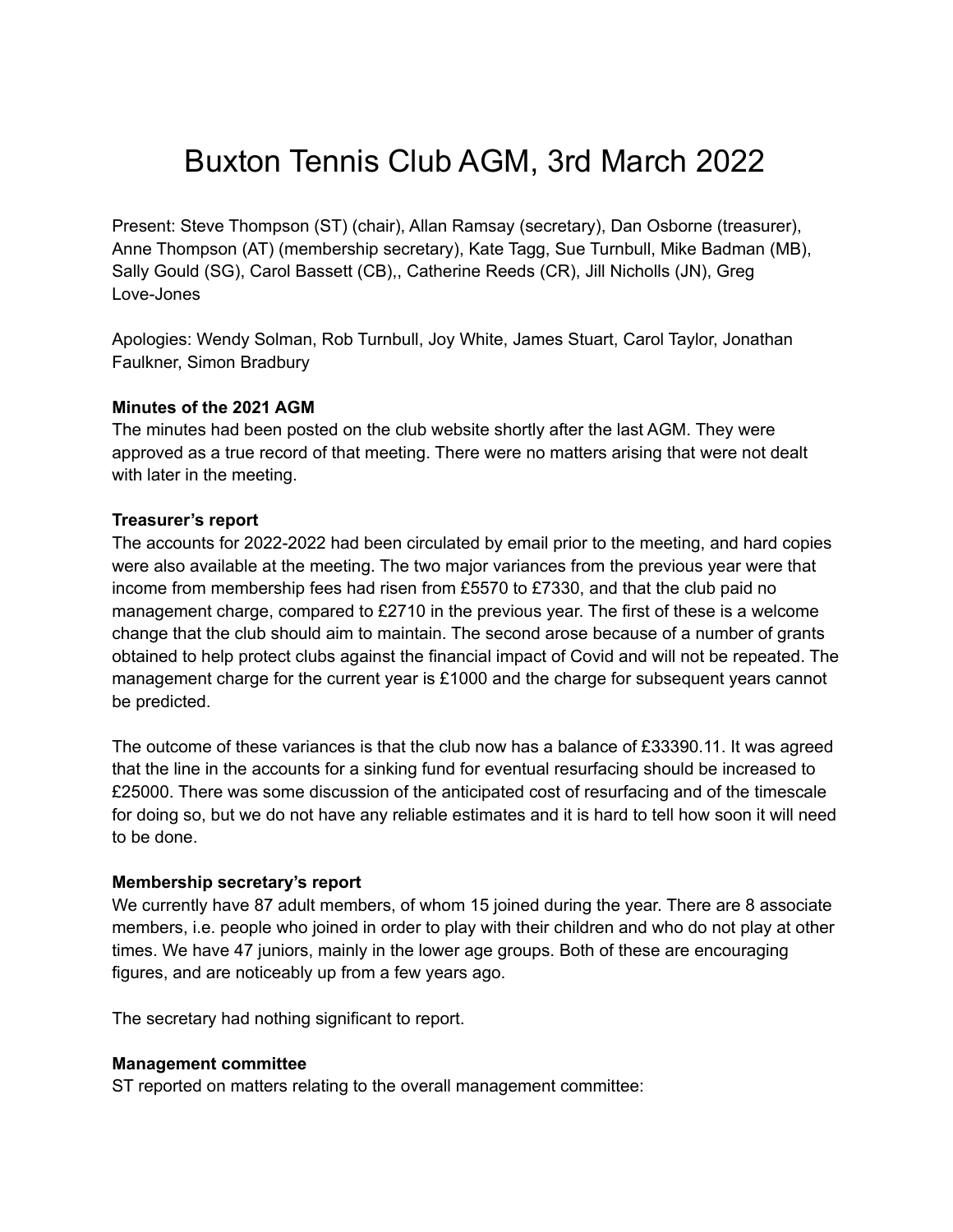- A new 50 year lease has been agreed with the council. The terms of this lease are that there will be a review of the rent every five years, with increases in line with inflation but capped at 3% pa. This is a significant step forwards: it makes it much easier to submit funding bids, since there is much more certainty about the clubs' tenure of the site, and it is also an excellent financial deal. Most of the work was done by Will Annison and Bob Marsden, whose efforts should be appreciated. The true level of the management fee taking into account all the outgoings of the umbrella club would be around £3K pa, in line with the level pre-pandemic. This was waived last year, as reported above, and is limited to £1K this year, but is likely to revert to nearer the true figure in future.
- The cricket club has ambitious plans for the pavilion. These have been costed at £650K, which makes it seem unlikely that they will be carried out in the near future, but the club should monitor the situation since any major redevelopment of the main pavilion may make it harder for the club to obtain funds for a modest tennis pavilion nearer the courts.

ST expressed the view that it would be good if more people could find the time to attend meetings of the management committee as the tennis club is often outnumbered at these and hence it can be difficult to make our case strongly.

## **Election of officers**

The chair, treasurer, membership secretary and secretary all indicated that they were prepared to continue in their roles. No-one expressed a wish to take over any of these roles, so the existing officers were re-elected unopposed. Several of the officers have held their posts for a number of years, and it would be healthy for the club if there could be some rotation of these posts.

## **Subscriptions**

There was some discussion of whether the standard adult fee should remain at £100 or whether an incremental change to £105 to prevent future larger increases should be made. The meeting voted overwhelmingly in favour of leaving the fee at £100. AT proposed removing the reduced fee paid by juniors who have one parent who is a full adult member. This affects a very small number of people and can lead to confusion. The meeting agreed to this proposal. AT also suggested that junior membership should be split into under- and over-13s, in line with the existing rule that under-13s can only play with an appropriate adult present and over-13s can play unaccompanied. The meeting agreed to this proposal. There was some discussion of the date at which this should apply.

It subsequently turned out that the existing rule referred to children of secondary school age rather than to over-13s [minutes [2021-09-23](http://www.buxtontennisclub.co.uk/MINUTES/minutes-2021-09-23.pdf)], so it makes sense for the change in fee level to apply to children of secondary school age.

## **Teams**

Because of Covid restrictions the various summer leagues were run with two pairs rather than the usual three, and results were not supposed to count when allocating teams to divisions for the coming year. The club generally managed to put out teams, though a number of regular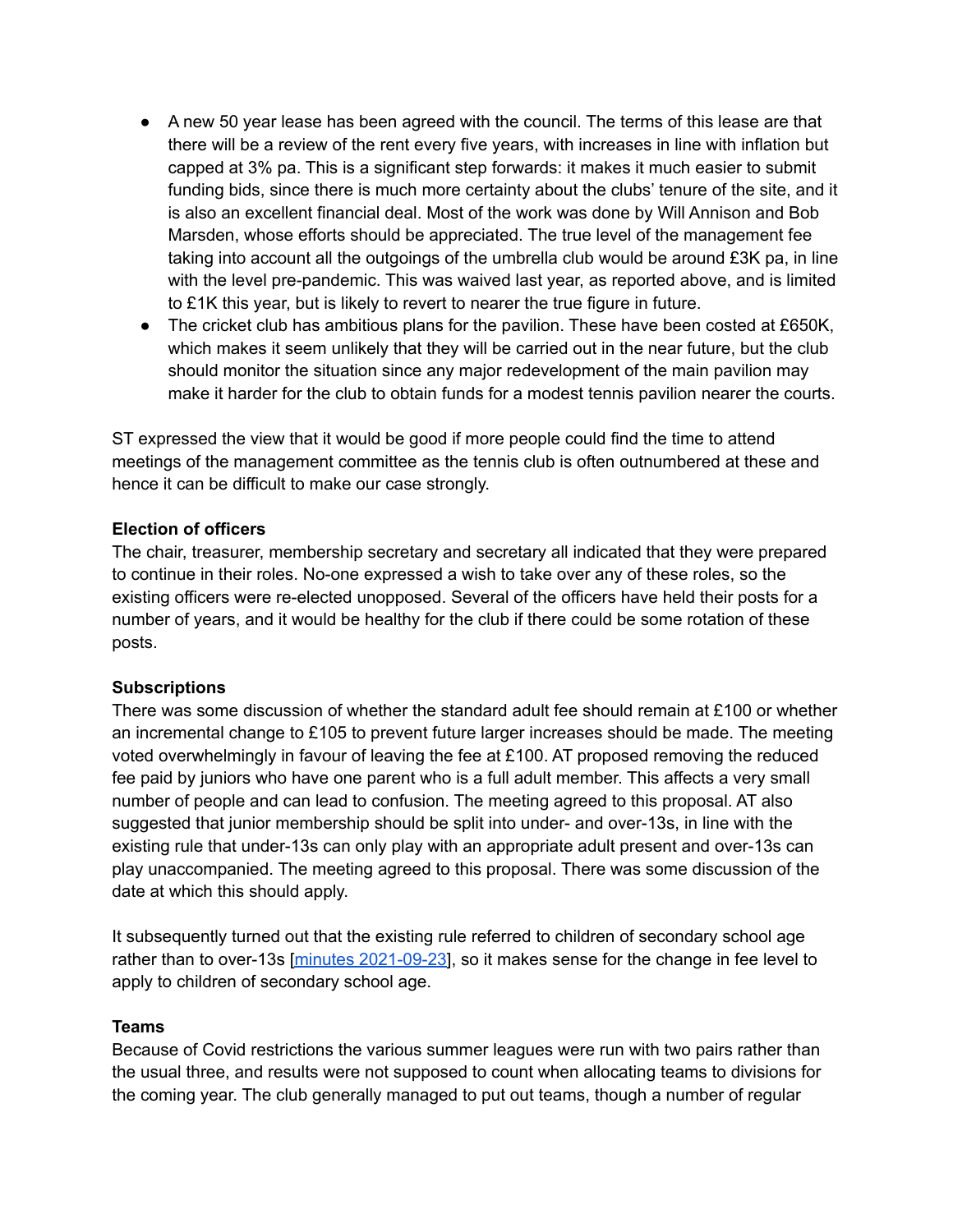team players were not keen given the restrictions. The two winter league teams are doing well in their respective divisions. The men's and mixed leagues will revert to three pairs this year; the ladies' teams will remain with two pairs. The club has entered one team in each of the ladies', mixed and men's leagues for this year. Team captains will be Sally Gould (ladies'), Andy Storer (men's), Kate Tagg (mixed). We expect to enter two teams in the winter league, with Sally and Kate as captains. The meeting expressed its delight that Kate expects to be able to play tennis again by the time the leagues start.

## **Coaching**

CR reported that junior coaching has gone well over the year, with 12 participants attending the session for over-11s and around 10 attending the under-11s in the summer (numbers for under-11s have been lower over the winter). Shaun is trying to get schools (primary and secondary) involved. He would also like to enter teams in the junior leagues, but this has proved challenging because of the need for parents to provide transport and support, which is difficult with so many matches an hour or more away. He therefore plans to organise informal matches against local clubs, for which it may be easier to get parental support. It was agreed at a committee meeting on 23/09/2021 that "there should always be two adults present in any vehicle transporting children to external events (excepting, of course, where a parent is transporting their own children)", and this rule obviously applies to matches with other clubs.

The senior coaching has been well received. It would be good to run sessions for beginners/returners, but Shaun has not expressed an interest in this and it will therefore be difficult to arrange.

## **Safeguarding and diversity**

CR has attended a number of relevant courses and has carried out detailed risk assessments. The members of the committee completed an online awareness course provided by British Tennis. No specific issues have been raised with CR.

## **Tournaments, club play and social events**

It was agreed that the club should run regular tournaments. AR agreed to organise one for 24 April, to mark the start of the season and to coincide with the date for renewing membership. It was suggested that tournaments be held every fourth Sunday after that, but no specific dates were agreed.

Club play on Saturdays is reasonably well-attended, but Monday evening sessions and the Sunday afternoon social sessions. It was agreed that the Monday evening sessions would be republicised before the clocks go forward and that MB and CT would restart the Sunday social sessions at the same time. MB and CT aim for the Sunday social sessions to become self-organising, and to that end a WhatsApp group of participants will be created.

A small number of people went for a Christmas meal, organised by MB, which is reported to have been a good night out.